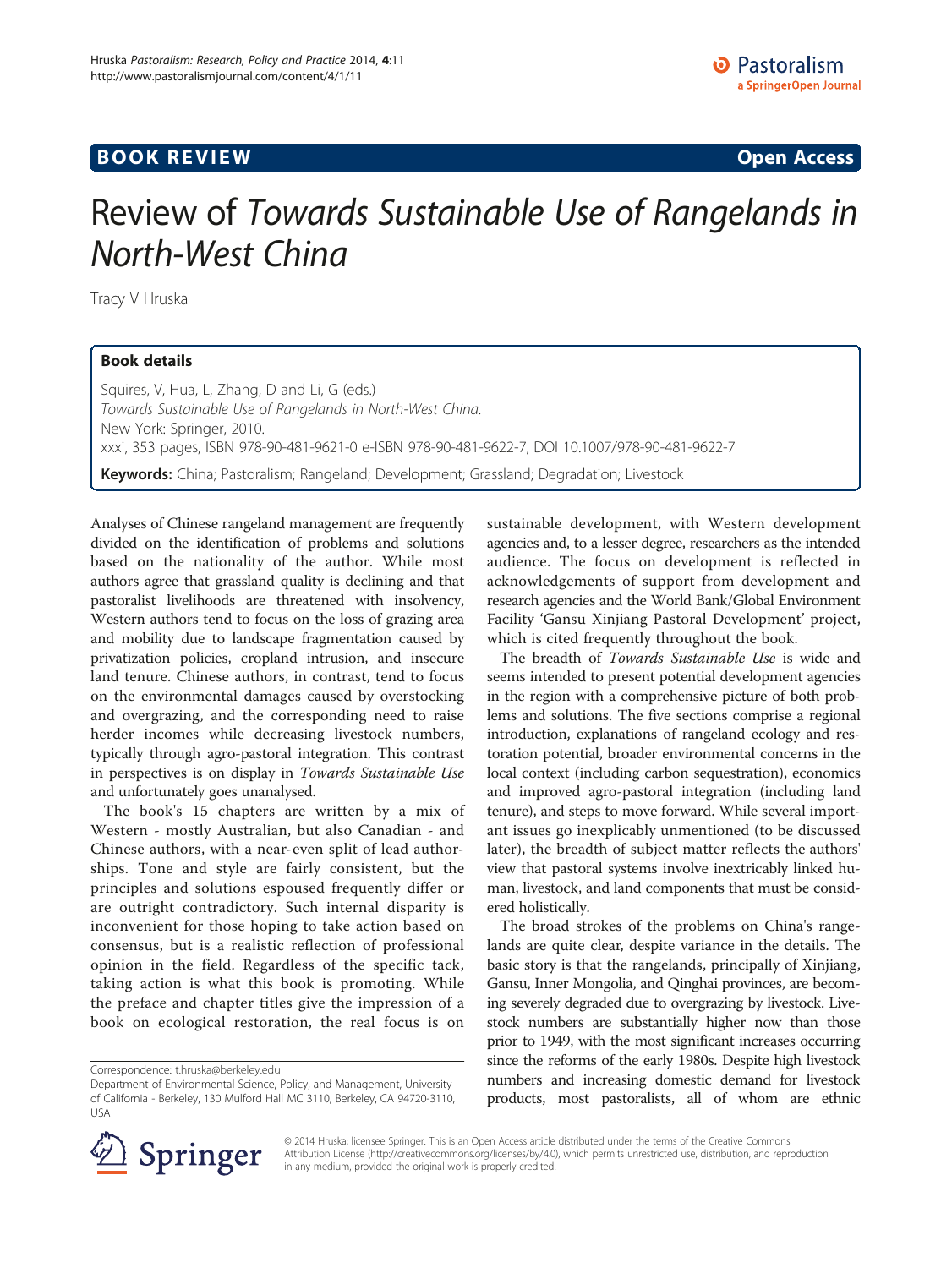minorities, are still quite poor, though often better off than rural farmers in the same regions. The challenge is thus to increase herder income while decreasing grazing pressure and/or decreasing livestock numbers.

As presented by Squires et al., one main avenue for intervention lies in the fact that livestock health and quality are at present fairly low due to inadequate feed, especially over the region's long, harsh winters. Increasing forage supply from rangelands is difficult, which is why most authors recommend improving agro-pastoral integration. One likely improvement recommended frequently throughout the book, which is cited to have had favourable results in field trials, is the introduction of supplemental fodder and winter warming pens in combination with reduced overall livestock numbers. When practised correctly, supplemental winter feedings - typically of fodder crops, purchased hay, or agricultural by-products and warming pens result in higher body weight, and growth and reproduction rates. Especially when paired with improved marketing strategies, breed varieties, and herd management, this improved animal health translates to higher sale price and increased income for herders despite smaller total herd sizes. Smaller herd sizes mean reduced grazing pressure and an opportunity for rangeland recovery.

These solutions may not work out so well in practice, however. As several chapters admit, the potential for pen feeding is limited by poor infrastructure, low feed availability and high feed cost, lack of feed storage capacity, and low access to credit, among other factors. The chapters that list Victor Squires as first author tend to be particularly doubtful of a rosy future for further agro-pastoral integration (Chapters 1, 2, 3, 5, and 15). There are several reasons for this skepticism, all of which are stated in quiet, non-confrontational terms, and most of which go entirely unmentioned in chapters with a Chinese or Western development agency first author. The following sections are devoted to these points of controversy and to important issues that are omitted from discussion in the book.

## Disagreements and contradictions

For those readers familiar with rangeland ecology and/or Chinese pastoral areas, several issues will likely stand out in this book as being controversial or inconsistent. The first of these relates to fundamental interpretations of rangeland ecology. Chapters listing Victor Squires as first author clearly state (e.g. p. 54) that rangelands in northwest China are non-equilibrium systems whose productivity is largely determined by stochastic events and variable rainfall, and which are best described by state-and-transition models. Such a view suggests that vegetation growth and thus livestock carrying capacity are temporally and spatially heterogeneous, and is now a typical Western understanding of arid and semi-arid rangelands. As stated in Chapter 5 (pp. 96 to 97), 'There is no single optimum [stocking] density and, hence, little point to simply characterizing an area as overstocked'. In contrast, Chinese state policy (Ho [2001\)](#page-2-0) and some sections of Towards Sustainable Use (especially Chapter 6) are based on equilibrium, climax models of rangeland ecology. According to this view, range health and/or degradation can be measured by progress toward the climax state, and carrying capacity can be measured as a fixed quantity irrespective of rainfall (except possibly drought).

The consequences of these opposed ecological interpretations for management are profound. If the nonequilibrium view holds, not only are the mandatory stock reductions and grazing bans enacted by the state of questionable worth, but the very concept of privatizing land into parcels that restrict herd movement becomes questionable. Indeed, Squires et al. place much of the blame for rangeland degradation on the Household Contract Responsibility System, a policy enacted in 1983 that broke up the former state communes into individual allotments. This parcelling of the landscape has allowed for extensive conversion of rangeland to cropland (started in the 1950s, largely by Han Chinese immigrants from the east), fracturing of traditional seasonal migration routes, and exploitation by wealthy elites. It has also eliminated much of the flexibility and mobility that traditionally made pastoralism on arid rangeland possible and even sustainable.

Flexibility and mobility were key components of nomadic pastoral systems and are supported in the literature on the premise that grazing pressure must vary to match spatially and temporally varied rainfall and forage production (Behnke et al. [1993;](#page-2-0) Scoones [1994\)](#page-2-0). Squires concurs with this sentiment and points out that nomadic pastoral systems were a proven technology, while modern agropastoral systems are as yet uncertain (p. 16). Towards Sustainable Use neither directly challenges nor offers alternatives to Chinese state policies that restrict mobility while providing production goals and inflexible stocking rates, however. Suggestions to initiate rest rotation grazing systems (e.g. p. 68) ignore the fact that little quantitative support for this practice exists in the literature (Briske et al. [2011](#page-2-0)). The book also does not mention the large study headed by Humphrey and Sneath ([1996;](#page-2-0) also see Sneath [1998\)](#page-2-0) which showed that rangelands in Inner Asia with higher mobility suffered less degradation than lower mobility areas despite comparable stocking rates.

## Omissions

Towards Sustainable Use makes three especially glaring omissions that are worth mentioning here. The first is the lack of quantified definition of 'degradation', despite the term's ubiquitous application to rangelands. One